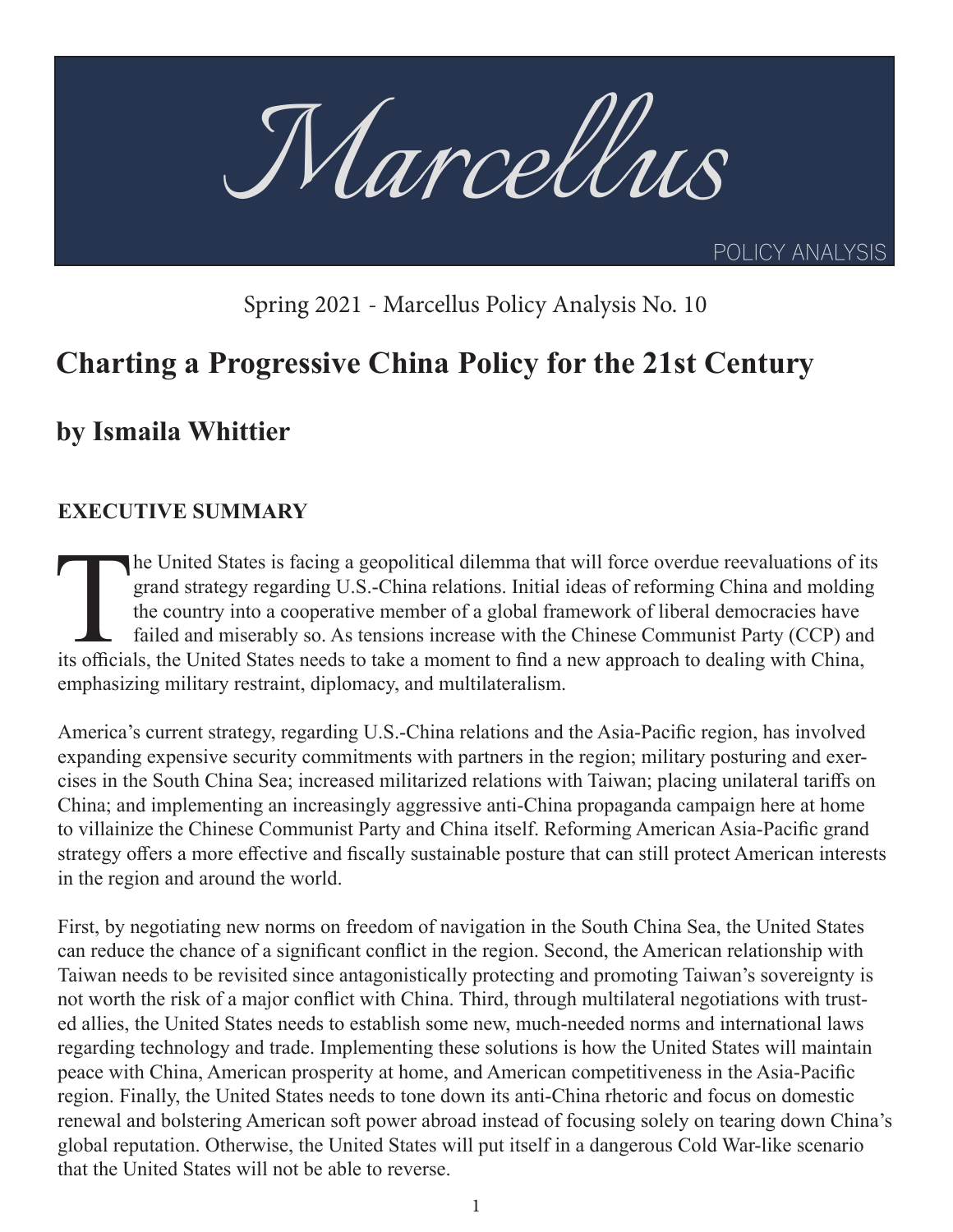# **Biden and Trump: Not as Different as You May Think**

## **Biden Has Continued Trump's Trade War**

The Trump administration ramped up the political and economic war on China. For example, the Trump administration placed tariffs on \$370 billion worth of Chinese goods annually.<sup>1</sup> However, Biden is not shifting China-policy in a different direction from Trump's. One hundred days into the Biden Presidency, President Biden has still not relieved any of the Trump-era tariffs and sanctions. Even the newly appointed U.S. Trade Representative, Katherine Tai, told the Wall Street Journal that the United States would not be lifting any tariffs anytime soon.<sup>2</sup> The current Secretary of State, Antony Blinken, stated that China needed to "produce tangible progress on U.S. concerns before contemplating any further talks beyond the slated discussion scheduled in Alaska (which turned out to be a diplomatic disaster)."<sup>3</sup> Like the Trump Administration, the Biden Administration will not take the initiative to engage with China diplomatically; instead, engagement with China will consist of issuing demands and waiting for China to comply.4 However, America's militarized foreign policy may explain the ambivalence towards diplomacy and the attraction to military posturing instead.

# **Biden's Bloated Pentagon Budget**

The President's 2022 discretionary budget request includes \$63.5 billion for the Department of State and other international programs; however, this same budget request includes \$715 billion for the Department of Defense.<sup>5</sup> \$715 billion is an increase of more than \$10 billion from President Trump's \$704 billion Pentagon budget for this fiscal year.<sup>6</sup> This budget request seems to signal that the Biden administration is ready to pursue a policy of deterring China militarily instead of engaging with China bilaterally and engaging with American partners multilaterally to find common ground and solutions to genuine shared grievances. In fact, in President Biden's discretionary funding request, for the Defense Department (DOD), in bold letters, a point is made to "*Deter China*" specifically the document states,

*"The discretionary request prioritizes the need to counter the threat from China as the Department's top challenge."* and *"Leveraging the Pacific Deterrence Initiative and working together with allies and partners in the Indo-Pacific region….DOD would ensure that the United States builds the concepts, capabilities, and posture necessary to meet these challenges."*<sup>7</sup>

## **The Bipartisan Consensus**

So even though the days of a sitting U.S. President uttering phrases like "Wuhan flu," "Kung flu," and "China virus" are over, the aggressive policies to "contain China" remain and persist. Instead, these policies are dressed up in a more civil and sophisticated manner, articulated by true political savants. Still, at the end of the day, Biden administration officials want the same thing Trump administration officials wanted, to "contain China" by any means necessary. This containment of China is a bipartisan consensus the same way the Cold War was, which puts the United States in a situation it could ill afford to be, especially in this critical moment in American history in which faith in its domestic institutions have suffered and many Americans are struggling economically.8

### **A Foreign Policy for the Middle Class?**

On a May  $2<sup>nd</sup>$  60 Minutes interview between host Norah O'Donnell and U.S. Secretary of State Antony Blinken, O'Donnell asked Secretary Blinken about China's rise and the threat this poses to the U.S., to which Secretary Blinken responds:

*"It is the one country in the world that has the military, economic, diplomatic capacity to undermine or challenge the rules-based order that we care so much about and are determined to defend. But I want to be very clear about something, and this is important: Our purpose is not to contain China, to hold it back, to keep it down. It is to uphold this rules-based order that China is posing a challenge to. Anyone who poses a challenge to that order, we're going to stand up and defend it."*9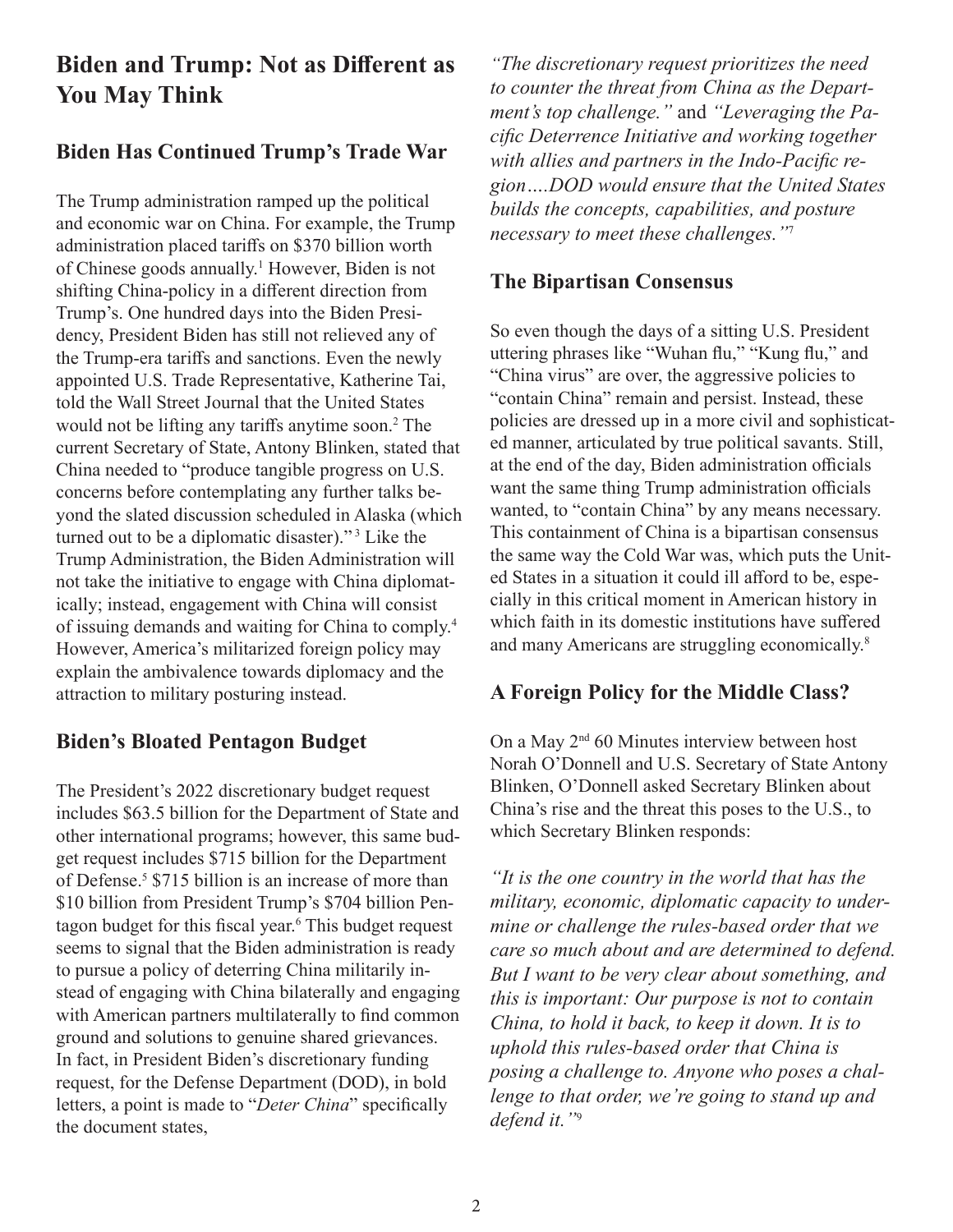Secretary Blinken's response indicates defending the international rules-based order as the priority in U.S. policy towards China; however, current actions do not match the Secretary's statement. On the one hand, the Biden administration talks about China using state funds to bolster key domestic industries and how this bolsters China's competitiveness on the world stage.<sup>10</sup> But on the other hand, the United States government continues to spend 50 percent of its discretionary spending on the military instead of on bolstering America's diplomatic and soft-power capabilities and domestic strength, which would do more to strengthen the American-led, international rules-based order.<sup>11</sup> This kind of military-focused budgeting does not protect the American middle-class and help defend the rules-based international order, in fact it will undermine both. This is not the "Foreign Policy for the Middle Class," President Biden so proudly declared when he campaigned for the Presidency.

#### **The Importance of Domestic Renewal**

There is a multitude of productive legislation and programs much of the \$715 billion earmarked for the Pentagon could go to instead. Congressman Ro Khanna has commented on multiple occasions on America's bloated military budget. *"We need a fundamental shift in how we address national security issues and invest in climate action and pandemic response,"* said Khanna, the deputy whip of the Congressional Progressive Caucus. *"Those are the issues impacting the security of the American people and will keep Americans safer than spending billions on more deadly weapons."*12 The United States does not need to devote more resources to instigating a military confrontation with China in the Indo-Pacific. Instead, America should spend these billions on domestic renewal like investment in building a green energy power grid and moving America's inadequate and archaic healthcare system towards a more modern and universal health care system.

# **The Military Dilemma**

## **Taiwan Presents an Important Challenge**

The Trump era introduced an unprecedented amount of blatant military cooperation and engagement with Taiwan. The "One-China policy" has always been an American guiding principle in relations with Taiwan since 1971, when China took over Taiwan's United Nations Security Council seat, and Taiwan was removed from the United Nations altogether.13 In fact, Trump has coupled intense engagement with Taiwan with the increased militarization of the Taiwan Strait. In fact, President Trump approved over \$12 billion of military aid to Taiwan.<sup>14</sup> If Taiwan requests assistance in defending itself against Chinese aggression, the United States and other regional partners can offer help multilaterally. However, selling more missiles and tanks to Taiwan only increases tensions with China, and makes it more likely that China takes preemptive action against Taiwan. China will start a war to annex Taiwan if they feel the United States is helping Taiwan permanently break away from China.<sup>15</sup> A Chinese invasion of Taiwan is something the United States wants to avoid for the sake of security and stability in the Asia-Pacific region.16 However, the silver lining here is that, according to many experts, Chinese leader Xi Jinping would either have to be pushed into a corner or know beyond a doubt that there was no risk of losing that war.<sup>17</sup>

#### **U.S. Interests Must be the Priority**

Taiwan is a valuable economic partner, and the United States sees more of itself in Taiwan than the United States sees in China. However, none of this downplays the increasing pressure China is putting on Taiwan. Chinese military aircraft fly in Taiwan's air defense identification zone on a nearly daily basis now.<sup>18</sup> Even though the United States should not kowtow to China's demands regarding reunification with Taiwan, the United States needs to keep in mind America's interests in the region. The simple answer is that it is not worth getting into a war with China over Taiwan. Maintaining strategic ambiguity is the best way for the United States to maintain peace on the Taiwan issue. First, the United States must unequivocally reaffirm the One China Policy. And second, the United States should only approve continued sales of defense-oriented military equipment to Taiwan (so it can defend itself from any potential Chinese aggression) but absolutely no sales of offensive weaponry to Taiwan. The United States should expand its economic ties with Taiwan and encourage American regional allies like Japan and South Korea to do the same and the United States should respect Taiwan's political independence from China. Also, the United States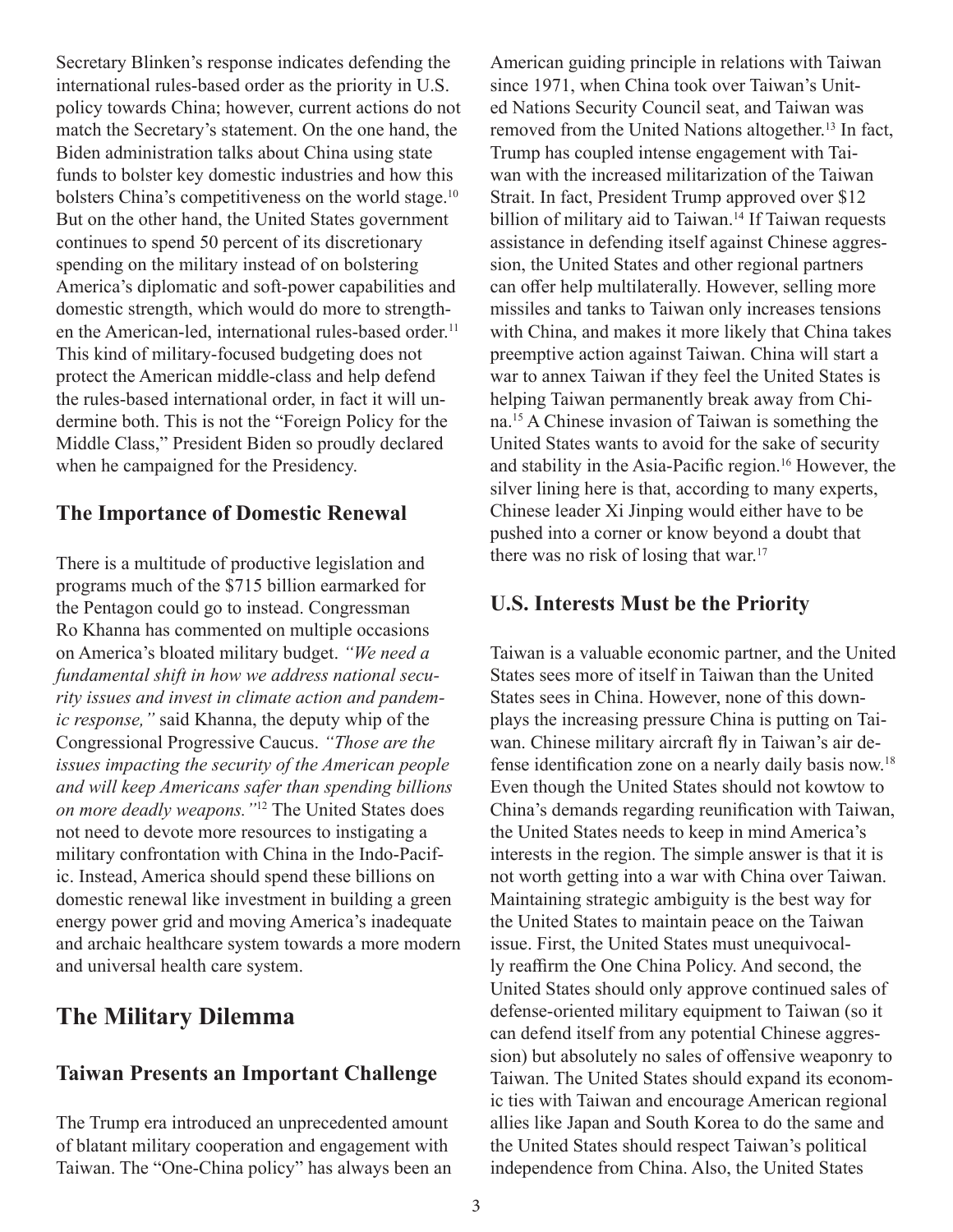should maintain the *American Institute in Taiwan* as its de-facto embassy in the country, but only send state- and municipal-level, political and economic representatives to the country, and avoid having any federal-level officials conduct official business with the Taiwanese government. Plenty of U.S. state and municipal level governments have international affairs arms, like the New York City Mayor's Office of International Affairs, the Texas Secretary of State's International Protocol Section, and the California International Relations Foundation, that facilitate international trade and cultural exchange between foreign governments and U.S. municipalities and states. This solution would provide the right balance between guaranteeing Taiwan's political autonomy and preventing the United States from being pulled into a Taiwan conflict by itself.

#### **The South China Sea**

China has invested heavily in building military and civilian installations on various islands in the South China Sea. Despite claims to these same islands by various countries, including Vietnam, Cambodia, Malaysia, the Philippines, Indonesia, and Brunei. The South China Sea is a critical body of water in which a free flow of shipping traffic is necessary for countries in the region to have healthy economies. Ships carrying exported and imported goods between Asia, Europe, Africa, and the Americas have to go through the South China Sea. In fact, \$2.8 trillion in trade passes through the region annually.19 The Trump administration substantially increased U.S. military activity in the area. In the Summer of 2020, the U.S. Navy sent two aircraft carriers and several warships to the South China Sea, which is the most significant escalation of U.S. military presence in the South China Sea in years.20 According to officials in charge of U.S. armed forces in the region, operating two carrier strike groups in the Philippine Sea and the South China Sea provides advanced training opportunities for American forces and provides combatant commanders with significant operational flexibility should those forces be called upon in response to regional situations.<sup>21</sup> These military exercises called "Freedom of Navigation Operations (FONOPs)" do little to dissuade China from building, reinforcing, and staffing military facilities across islands in the South China Sea. According to the Harvard Belfer Center, these FONOPs are operations by U.S. naval and air

forces that reinforce internationally recognized rights and freedoms by challenging excessive maritime claims.22 Many would argue that these military exercises are a necessary deterrent, but reality shows that the increased foreign military presence in the region has just led to more Chinese military presence in the South China Sea.

#### **The U.S. Should Finally Ratify UNCLOS**

First, the United States needs to organize a new roundtable of talks regarding freedom of navigation in the South China Sea. America's bold military patrols in the South China Sea have caused great alarm in China, even though U.S. military officials say military activity in the region is in the name of maintaining lawful freedom of navigation and overflight operations.<sup>23</sup> China obviously sees this military activity in the area as threatening to their sovereignty. The way to rationalize China's view on the South China Sea is to picture the Gulf of Mexico, a major body of water in America's backyard, in which a significant amount of foreign trade takes place. It is no wonder the Chinese are nervous about increased U.S. military activity in their backyard. It is in America's interest to reduce military activity in the region. Instead, it should focus on multilateral talks to develop some significant maritime norms and laws in the area. In this case, U.S. policymakers would not have an excuse for conducting provocative military exercises in the region that could escalate dangerously. Others would say China is deterred by American presence in the region, but research from the CFR demonstrates that unilateral actions or restrictions from the U.S. only encourage China to take more bold actions to stake claims of islands in the South China Sea and retaliate against U.S. allies in the region.24

The key here is to avoid a deliberate or accidental war with China. One great way to prove the United States is serious in this regard of international maritime law is for Washington to finally ratify the United Nations Convention of the Law of the Sea (UNCLOS).<sup>25</sup> If the United States could ratify that U.N. Convention, the United States would show the world it is truly committed to this international rules-based order and that the United States is committed to diplomacy and restraint in the Asia-Pacific Region. The United States can use the UNCLOS as a foundation for negotiations for future agreements. Contrarians would say that the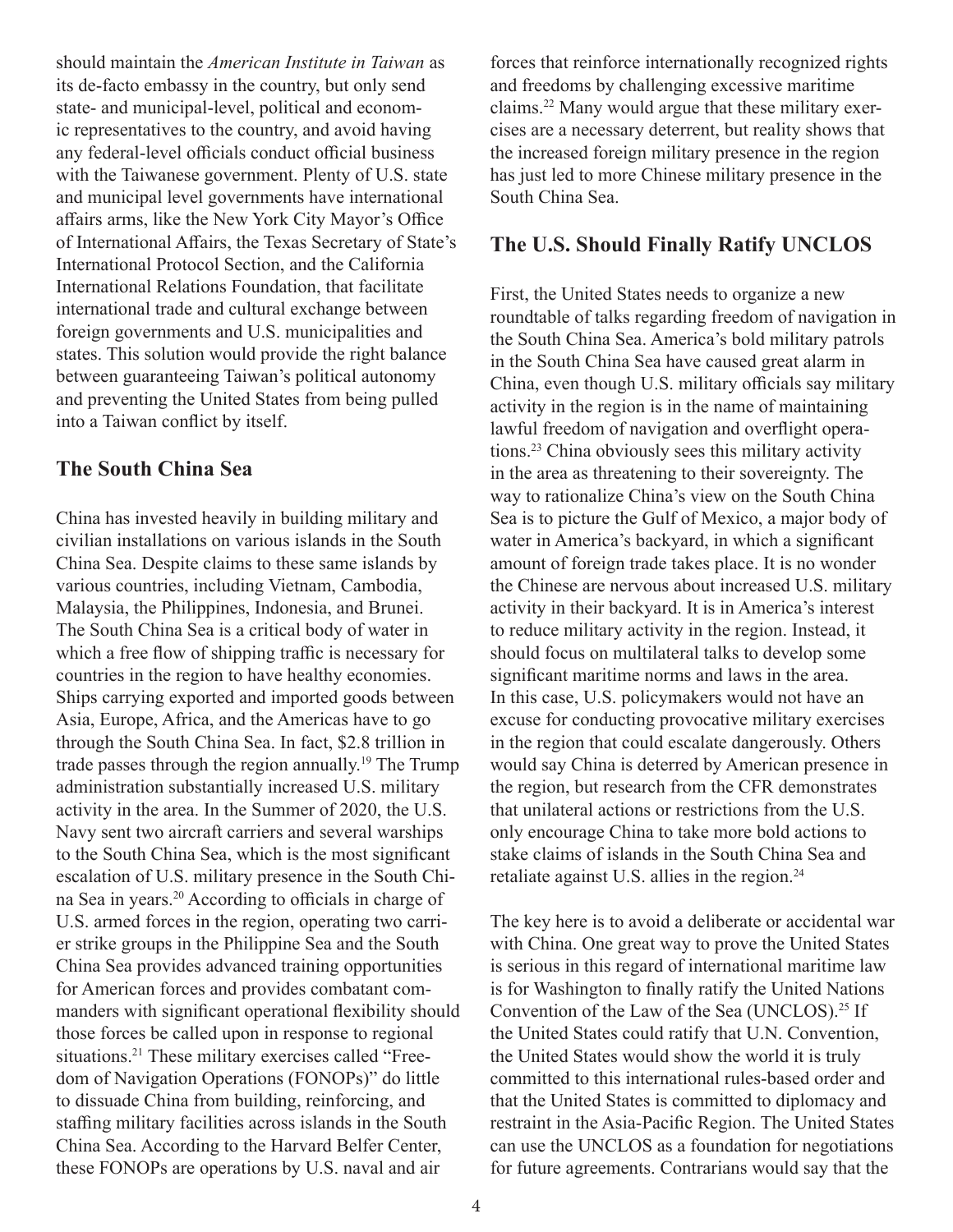United States should not appease or have its sovereignty undermined by the United Nations, however, the United States cannot ask other countries to follow international laws and norms if the United States does not respect international laws and norms as well.

## **The U.S.'s Forward Presence Punishes Partners**

Another costly issue straining the U.S. relationship with China, and hurting American partners, in the Asia-Pacific region is American security commitments in the Indo-Pacific, particularly American heavy military presence in South Korea and Japan. The United States spends more than \$7.6 billion on its military presence in South Korea and Japan.26 As of 2016, the United States has 54,000 military personnel, 42,000 dependents, 800 civil-service employees working at 85 facilities in Japan. There are about 25,500 U.S. troops in South Korea.<sup>27</sup> Article 5 of the U.S.-Japan Security Treaty requires the U.S. to protect Japan against armed attack and that this security agreement ensures "the maintenance of international peace and security in the Far East."<sup>28</sup> However, in recent years, it has become clear that the U.S. truly cannot afford to be the main guarantor of security in the Asia-Pacific region. It is also clear that military commitments and posturing in the region are straining America's relationship with China and China's relationship with America's allies.

One prominent example is the Chinese reaction to the new Japanese and American joint commitment to Taiwan. Japan has begun cooperating with the United States to construct a network of precision-strike missiles and other weaponry called the Pacific Deterrence Initiative. This system is being built along the First-island chain, a major string of islands next to the East Asian continental mainland coast, extending from Japan's Okinawa islands to Taiwan and the Philippines. China has not taken the news of this lightly. The Chinese Communist Party-backed paper, the Global Times, stated in a recent editorial: *"We advise Japan to stay away from the Taiwan question,"* the editorial continues, saying: *"The deeper it is embroiled in, the bigger the price it will pay."* There is no doubt that Chinese officials, moving forward, are planning various serious pressures against Japan.<sup>29</sup>

Another prominent example of the consequences of American security commitments in Asia is the placement of the Terminal High Altitude Area Defense (THAAD) ground-based missile defense system on South Korean territory. The placement of these missiles is meant as a deterrent to North Korean aggression.30 Still, the Chinese see this as a major security threat due to the THAAD systems' radar and intelligence gathering capabilities.<sup>31</sup> In response, China has economically punished South Korea severely for allowing us to place the THAAD System on their territory by restricting all Chinese tourism to South Korea and severely restricting trade from South Korea.32 These kinds of military maneuvering hurt American bilateral relationships with South Korea and Japan and hurt American soft power in the region.

The United States expects its regional partners to commit to security cooperation in the region, but when China carries out various economic and diplomatic punishments to these same American allies, the United States does nothing to alleviate these serious costs to its partners or provide support or compensation to these allies in any way. Continuing this behavior will force American regional partners to make difficult decisions by balancing relationships with the U.S. and China at the expense of the United States. This situation may force American allies to choose sides to safeguard their economic health. This is not in the United States' interest since China will continue to be a major regional hegemon and will influence a large percentage of trade with countries in the Asia-Pacific region.

## **Boosting Regional Soft Power**

The new conversations on settling the South China Sea issue could be a catalyst for renewing American soft power in the region and take a step back from costly security commitments in the region. Showing leadership on the South China Sea issue could give us the clout necessary to work with Japan and South Korea trilaterally and with the Association of Southeast Asian Nations (ASEAN), multilaterally, to bolster American soft power in the Asia-Pacific region. The United States is used to having significant security commitments agreements with countries in this region, but there is now an opportunity for working towards a different approach. U.S. policymakers should host a trilateral summit with South Korea and Japan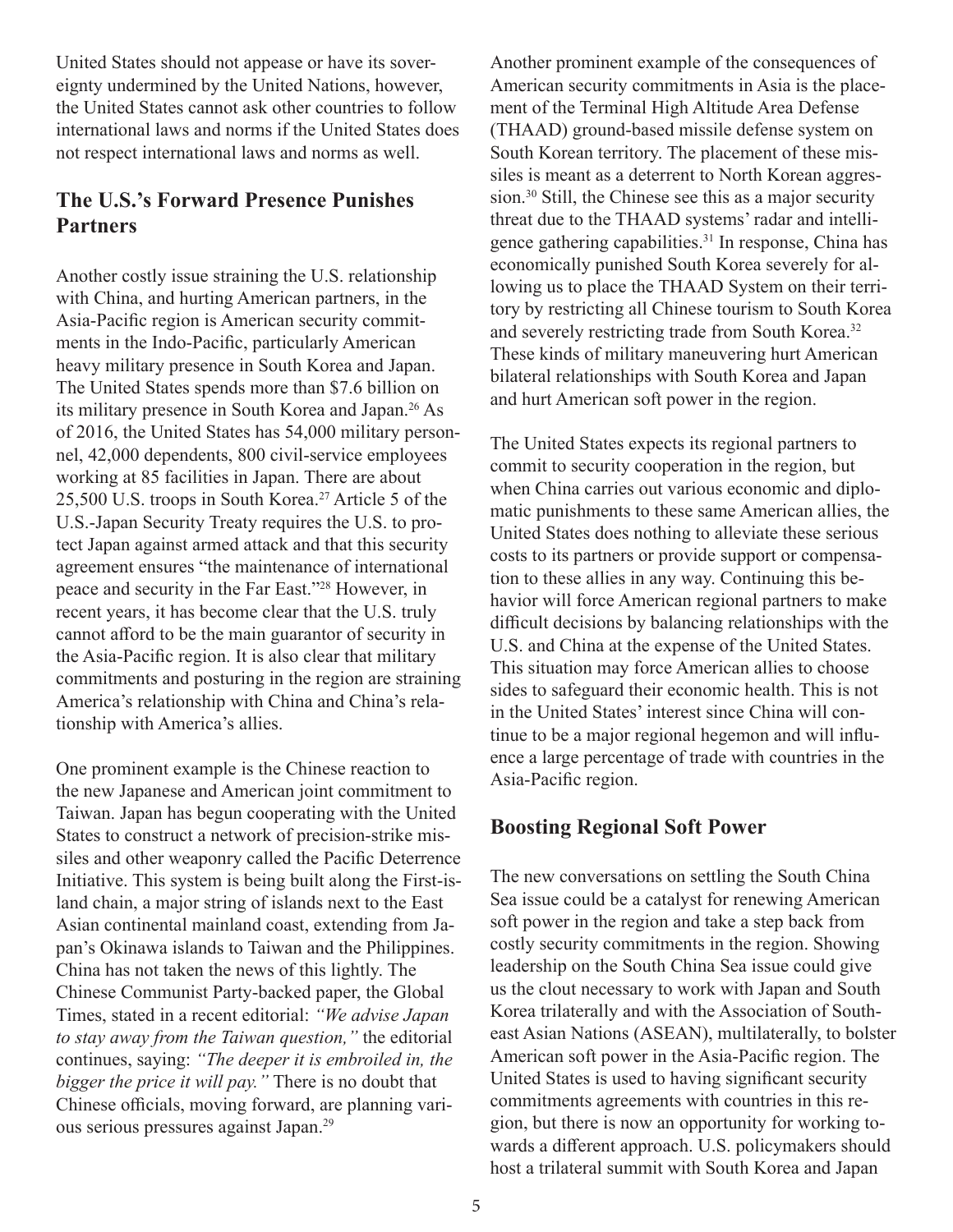regarding China's increasing influence in the Asia-Pacific region. Out of this summit should be formed a new legally binding commitment to tri-lateral military restraint in the contested maritime regions and to promote more economic integration between the U.S., South Korea, and Japan and support each other's economies in the case of Chinese economic sanctions for actions by the U.S., South Korea, and Japan that support each other on security issues. The trilateral economic agreement should emphasize progressive solutions for the middle and working classes of these countries, which have been negatively affected by globalization in the recent past. All future economic engagements should keep this sobering fact in mind. Another way of promoting military restraint in the region is closing American large military installations in South Korea and Japan and pushing these countries to bear the cost of their own security and military affairs, using the American initiated tri-lateral economic agreement as a robust diplomatic foundation. Some may argue that the United States needs to keep bases on South Korean and Japanese soil for their security, however, there are no American forces in either country dedicated to the security of these countries.<sup>33 34</sup>

Additionally, the money spent on security cooperation in the region could be better spent here at home focused on domestic renewal. U.S. soft power in the region would go a lot further if the United States focused its spending on making the United States as close as possible to the image the United States tries to promote aboard, instead of focusing on projecting military strength; let the United States project cultural strength instead.

# **The Economic Dilemma**

### **Hubristic Engagement Failed**

*"Today the House of Representatives has taken an historic step toward continued prosperity in America, reform in China, and peace in the world. . . it will open new doors of trade for America and new hope for change in China."<sup>35</sup>*

This statement was one of many hopeful statements made by U.S. President Bill Clinton when Congress approved permanent normal trade relations with China in May 2000. Many American policymakers

believed that normalizing trade relations with China would somehow reform the country into a liberal democracy ready to fit into the international rulesbased order. Yet, since 2000, China has not only grown stronger politically and economically but has also become more autocratic domestically and more assertive on the international stage. According to a report by the Council on Foreign Relations (CFR) titled "What Happened When China Joined the WTO?", U.S. hopes for China's liberalization post-World Trade Organization (WTO) entrance were severely dashed.36 Economically, China gained disproportionally compared to the U.S. In fact, since 1999, China lifted 400 million of its citizens out of poverty (poverty is defined as living on less than \$1.90). Its economy grew from \$1.2 Trillion in 2000 to \$15.6 Trillion today, 13 times its pre-WTO level.<sup>37</sup> Since its entrance into the WTO, politically, China has become more authoritarian, not less, because all these economic gains have only legitimized the Chinese Communist Party (CCP).38 The CCP jails dissidents, regulates internet use by limiting access to commerce and social media, and blocks political organizing by tracking and punishing those who criticize the CCP online.

For the U.S., not only were the political hopes for China disappointed but also the economic gains for the United States. In the CFR's report, results show that the American economic benefits of China's ascension to the WTO were mixed at best.39 American consumers do broadly benefit since Americans can now buy cheap Chinese-made goods, and American corporations benefit by selling their goods to the world's largest middle class: China's. However, a dire consequence of Chinese economic dominance has been the loss of millions of American manufacturing jobs to China.<sup>40</sup> This phenomenon has had devastating political and societal effects here in the United States, from increased income inequality to political polarization. When it became clear to U.S. policymakers that China was not behaving as intended, U.S. policymakers began to make plans to "contain China."41 This containment strategy involves both unilateral economic and political tools to keep China "in check," and maintain American geopolitical hegemony. Much like the military provocations in the Asia-Pacific region, the aggressive economic policies implemented to "contain China" are significantly straining relations between the two countries and are hurting Americans.<sup>42</sup>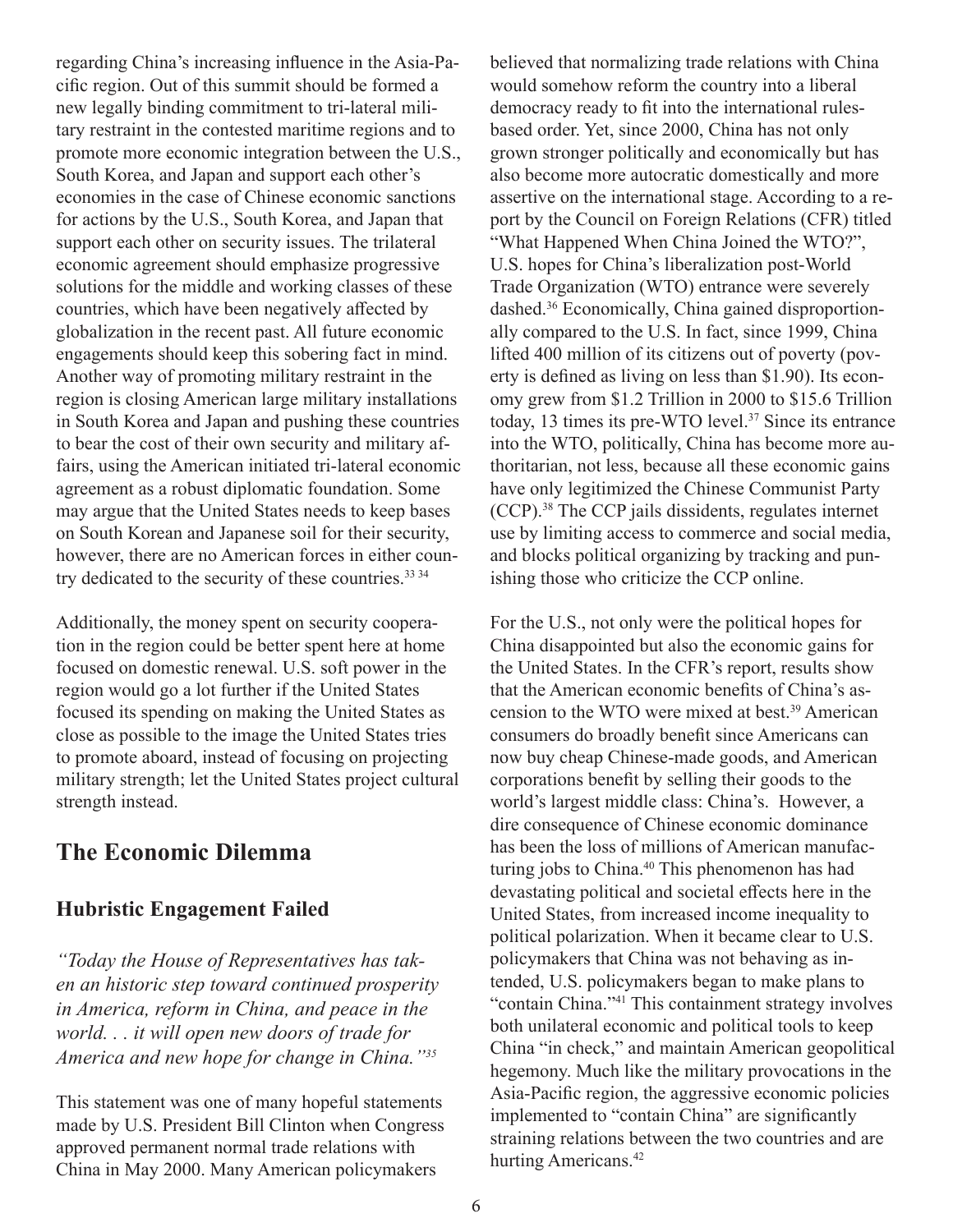#### **Shaping the Tech Future**

One pressing economic issue is in the realm of technology. The United States and China are in heated competition on many fronts in the technology world, including in Artificial Intelligence (A.I.), 5G technology, and advanced semiconductors. With the importance of the technology sector in the global economy increasing, the United States can see decoupling in trade and technology beginning to accelerate between China and the United States.<sup>43</sup> China is also leveraging its control of the global supply chain to give its companies a significant advantage in pricing.<sup>44</sup> Also, China has been proposing global technology standards that would not only displace the U.S. but also restrict freedom around the world.45 For example, a recent Chinese proposal advocates for standards that facilitate top-down internet controls, severely restricting the free speech of journalists, activists, or anyone who opposes a government.<sup>46</sup>

Suppose the United States wants to make sure its values of human rights, democracy, and individualism remain current in the world. In that case, it must work multilaterally with Western allies to create new international technology standards that China cannot undermine. The United States should advocate for a new global technology standards body, combining the current three (International Organization for Standardization, the International Telecommunication Union, and the 3rd Generation Partnership Project, or 3GPP).<sup>47</sup> The United States would help structure the organization to include major American allies in Europe and Southeast Asia as chair members. China would also get a chairmanship in the organization. Right now, the divided nature of the technology standard-setting organizations is to China's advantage, so combining them into one global organization then putting significant government funding into sending representatives from all American technology businesses large and small to advocate for the U.S. tech sector, and American values, is the way to go here to ensure the United States maximizes its voice in setting global technology standards for the foreseeable future.

At the center of the trade war with China are the concerns about China's discriminatory economic policies. Domestically, China has practiced severe economic discrimination that distorts its domestic market and hurts foreign competitors. There are serious grievances regarding the unlimited subsidies from the Chinese government to Chinese State-Owned Companies and how this practice distorts competition in China and on the international market. Chinese subsidies and other discriminatory practices like forced technology transfers are a significant point of friction for the United States and other developed countries and trade blocs that do business in China like Japan and the European Union. The Obama and Trump administrations, to differing degrees, tried to place unilateral tariffs on China to curtail China's unfair trade practices, but few countries support the United States' tactics.<sup>48</sup> In fact, all these tariffs and counter-tariffs could disrupt the global supply chains, slow global growth, and undermine the rules-based trading system.<sup>49</sup>

#### **The U.S. Should Work with Partners**

The World Trade Organization (WTO) needs to be the central tool to resolving U.S.-China trade tensions. The United States, the European Union, and Japan should multilaterally introduce new trade rules at the WTO that standardize the appropriate amount of protectionism in a country. According to the Brookings Institution:

*"The WTO is the only global set of trade rules, which both reflect core U.S. values, such as non-discrimination, transparency, and rule of law, and form a baseline on which to build global support to critique and push back against Chinese economic practices."50*

 If the United States shows the world, it is committed to following the rules-based trading system and encourages all disputes to flow through the WTO trade adjunct body; this will give the U.S. the leverage necessary to force China into compliance and make them a more fair-trading partner. There is no need for aggressive unilateral economic punishments that strain relations, just diplomacy and multilateral negotiations through the existing international system to resolve shared grievances.

An additional necessary move in dealing with the economic tensions between the U.S. and China is decoupling some of America's and China's manufacturing and technology relationships. The United States needs to make significant strides in decoupling be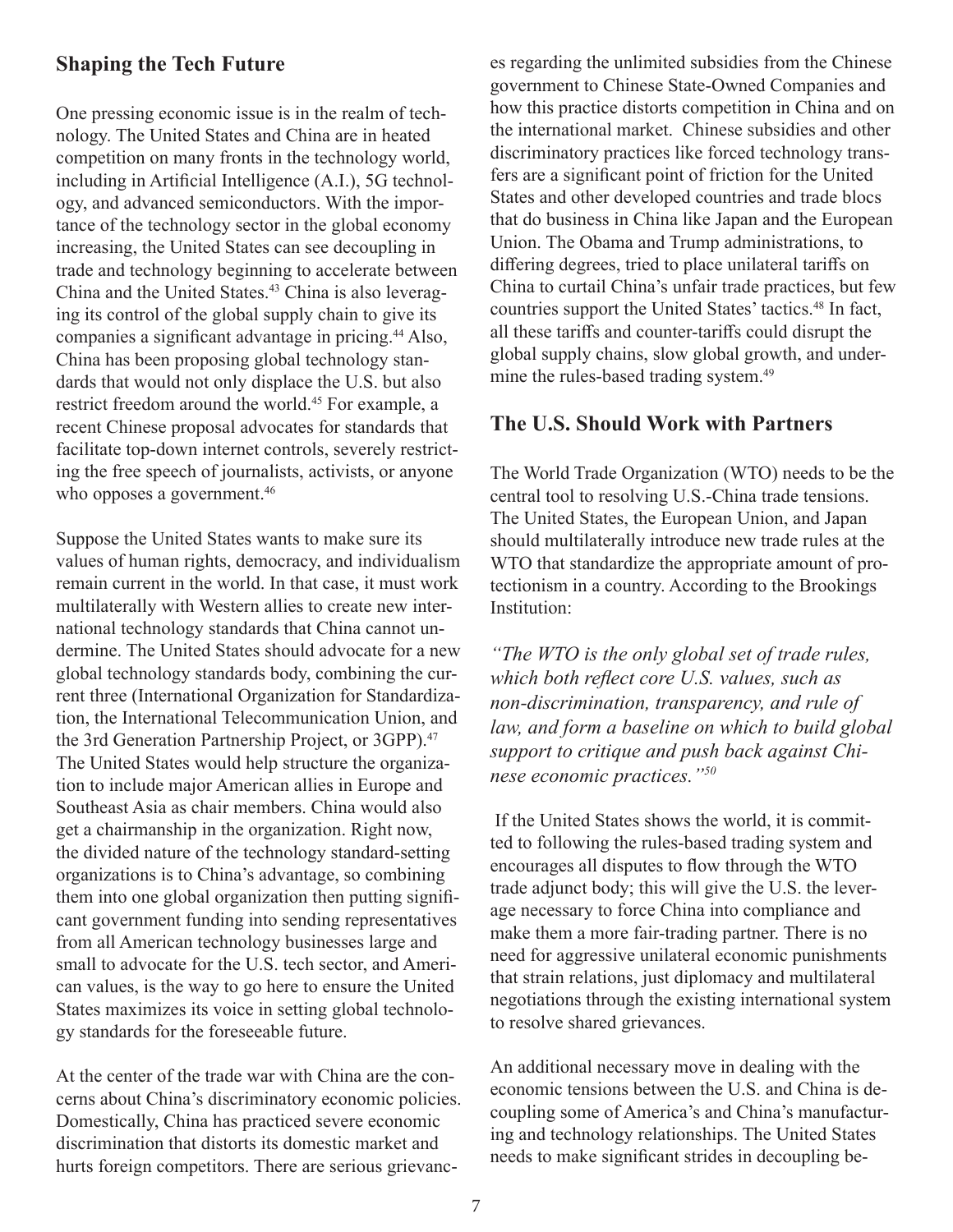cause this is the only way the United States can have the leverage necessary to push China to fully integrate into the global economy and comply with WTO rules in the future. If too much of America's manufacturing capacity is dependent on China, then the Chinese will have the upper hand in multilateral negotiations since Chinese officials could point to a lack of alternative developed manufacturing bases. Critics would argue that decoupling of this magnitude would aggravate Chinese officials and strain tensions. However, many do not realize that China is actively shifting away from being the "world's everything factory" and is moving towards being "the world's electronics factory." China's "Made in China 2025" campaign promotes this effort of making China a hub of manufacturing higher-end products that are higher up on the value chain.<sup>51</sup> Thus the U.S. decision to move the bulk of American manufacturing capacity out of China is just helping China along with its desired transition.

The United States should launch a series of multilateral governmental and private sector talks between U.S. officials, western corporate leaders, and the ASEAN to begin decoupling America's manufacturing capacity from China and moving this capacity to Southeast Asia and some capacity back to the United States. If the United States can do both of these things, it can significantly reduce economic tensions with China and also bring some much-needed manufacturing capacity back to America and invest in domestic renewal. The domestic renewal will help alleviate the pressure on American policymakers due to some of the negative economic consequences of globalization.

# **From "Better Dead than Red" to "China Virus"**

#### **China as the New Soviet Menace**

The final dangerous development from the Trump era is the extreme anti-China rhetoric that has grown to Cold War type levels. During the Cold War, the U.S. government turned anti-Russian propaganda up a notch to the point it became a pervasive part of American culture. Movies, television shows, and everyday vernacular became part of the propaganda ploy against the Soviet Union. "Better dead than Red" was a popular phrase during the McCarthy era in the

United States.<sup>52</sup> Now the new phrase is "China virus." Anti-Russian propaganda from the Cold War era is eerily similar to what U.S. policymakers are now trying to push on the American populace regarding China. Anti-China sentiments may be one of the last bipartisan issues in Washington. American political leaders drew on the rhetoric of anti-communism to motivate the Cold War. U.S. policymakers and China hawks are cementing the idea of a dystopian bi-polar world in which the world has two choices: a global authoritarian Chinese system, and a free American (Western) system. Just like the Cold War, U.S. policymakers are now defining the responsibility of its citizens; making sure the populace is fully engaged in a potential total war with China. The biggest push here is unequivocal support for military strength abroad to deter the "China menace."

#### **Pushing Policymakers into a Corner**

CNN Journalist Fareed Zakaria made a great point in a discussion at the Harvard Belfer Center regarding a "post-pandemic world." Zakaria described the reckless discourse regarding the Soviet Union and Communism in the Cold War era.53 The virulent anti-Communist and anti-Soviet propaganda of the 1950s may have been the catalyst for a string of devastating and tragic decision-making during the Cold War, from bloody police action on the Korean peninsula to orchestrating coups in Iran and Guatemala, to launching the Bay of Pigs invasion, to escalating the war in Vietnam to funding devastating civil wars in the 1980s in Central America. Being "soft on Communism" was the ultimate sin in American politics. Meaning every President since the end of World War II, until the Berlin Wall fell, faced significant pressure to confront Communism and contain it. The intense anti-communist public sentiment and subsequent political climate forced President Johnson's hand and propelled America's entrenchment in its failed war in Vietnam.54 A war that undermined and destroyed President Johnson's War on Poverty, thus his legacy.

The United States is about to make the same mistake regarding China. The intense China rhetoric in Washington, whether it is the forceful and selective focus on Chinese human rights violations, China's rumored debt-trap diplomacy in Africa, China's regional military actions, or China's economic practices. All of this selective focus will force U.S. policymakers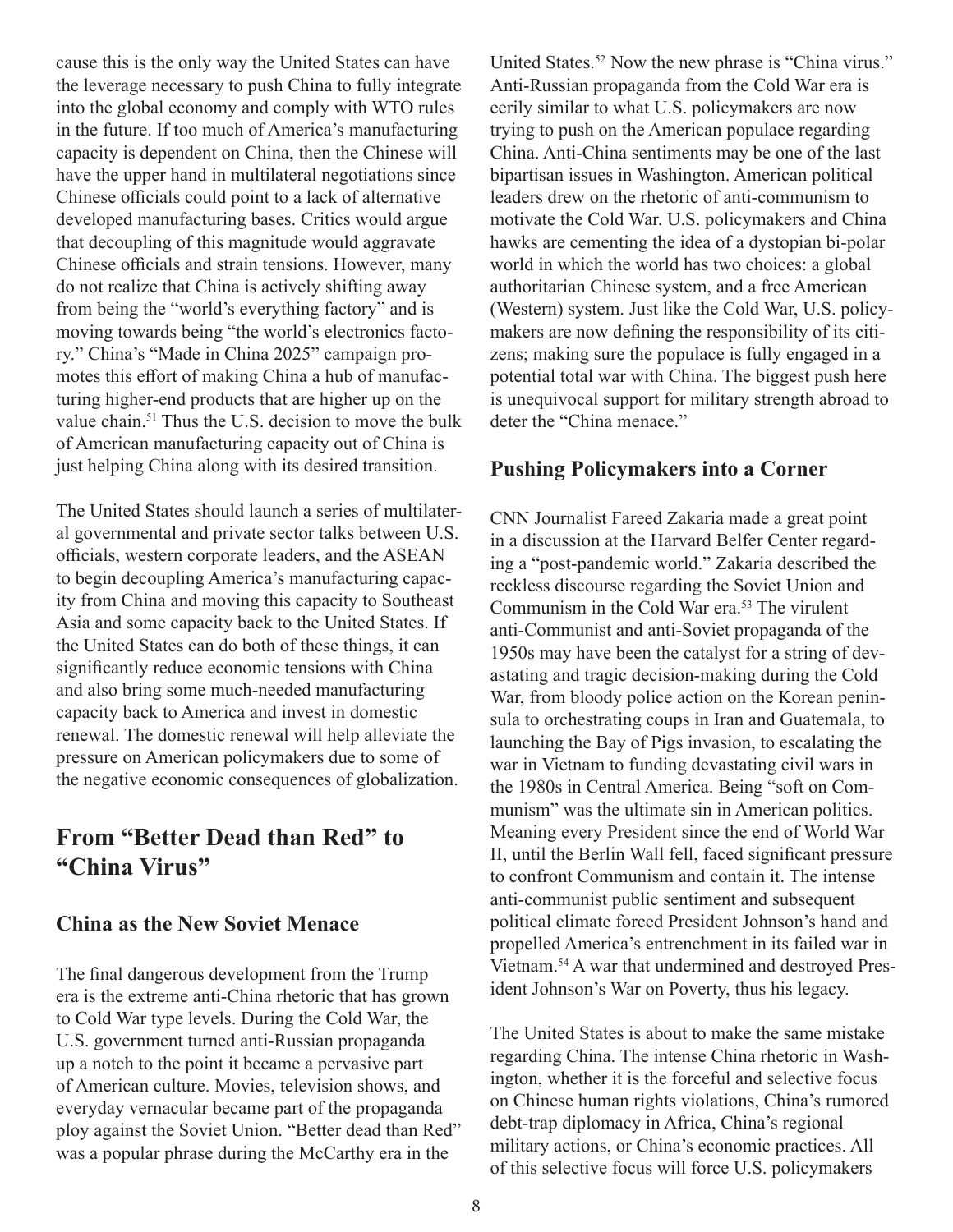into a position where they must respond militarily or else be perceived as hypocritical or "soft on China." The United States must avoid the absolutist Cold War scenario with China at all costs.

## **Changing Public Opinion**

Unfortunately, the anti-China rhetoric is starting to affect public opinion. According to a poll conducted by Gallup in February 2021, 79 percent of Americans surveyed reported an unfavorable view of China; this was the highest percentage Gallup had reported since September 1979.<sup>55</sup> A study conducted by the Chicago Council on Global Affairs finds that 55 percent of Americans say that the development of China as a world power is a critical threat to the United States, as do majorities of Republican (67 percent) and Independents (53 percent) and a plurality of Democrats (47 percent).<sup>56</sup>

This same study by the Chicago Council on Global Affairs also evaluated American views on "engagement with China" versus "containment of China." The research shows that with more negative views of China being propagated by the media and policymakers, and a subsequent greater sense that China's rise is a threat to the United States, Americans are reconsidering the previous consensus on engagement with China. Since the Council first asked the question in 2006, Americans favored pursuing a policy of cooperation and engagement with China. Now, however, Americans are split on this issue; 47 percent of Americans favor cooperation and engagement, while 49 percent say the United States should focus on limiting the growth of China's power. Trump's China virus rhetoric, trade tariffs, and sanctions on Chinese officials have turned up the temperature of anti-China sentiment, which affects the attitudes of average Americans and, consequently, the treatment of Asian-Americans. According to a report by the Washington Post: Bethany Allen Ebrahimian and Shawna Chen of Axios noted,

*"Pre-pandemic, Trump's frequent inflammatory language about China sometimes cast the entire country and its 1.4 billion people as an enemy, rarely drawing distinctions between the Chinese Communist Party, China the nation, Chinese companies, or Chinese people."*<sup>57</sup>

Another related unintended consequence of this shift in public opinion is the increase in hate crimes against Asian-Americans. Anti-Asian hate crimes increased 150 percent in 2020.58 Words matter, and this rhetoric has had terrible consequences for an innocent minority here in the American homeland.

## **Cold War Rhetoric Misses the Mark**

There is no question that Chinese officials have committed severe human rights abuses against the Uyghurs and that China's current economic policies are harmful to the global rules-based trading regime. However, turning China into an all-encompassing global menace will hinder vital U.S.-China cooperation on major global issues like public health and climate change. Additionally, it will cause a major overreaction in U.S. foreign policy or, worse, force China to become more aggressive and assertive on the world stage than it normally would like how China has expanded its island claiming campaign in the South China Sea as a result of increased tensions and military activity from other countries in the South China Sea.<sup>59</sup>

Instead, the United States needs to see the reality of the global landscape, and that issues with China should be addressed on an individualized basis. Individualized, meaning the U.S. government should deal with any economic and political disagreements it has with China separately and stop trying to amalgamate all of America's disputes with China into one existential threat. It is also important for U.S. officials to keep negotiations, debates, and disagreements with China at a political and official level instead of recruiting the general American population into a cultural war with China.

## **Inflamed Rhetoric Endangers Asian-Americans**

To combat growing Sinophobia in the general population, Biden administration officials should introduce new creative ways to create mutual understanding between the two countries' populations. The Biden administration should advocate for the creation of more cultural exchange programs, at more grade levels, between the U.S. and China, in which Americans, subsidized by the U.S. government, can travel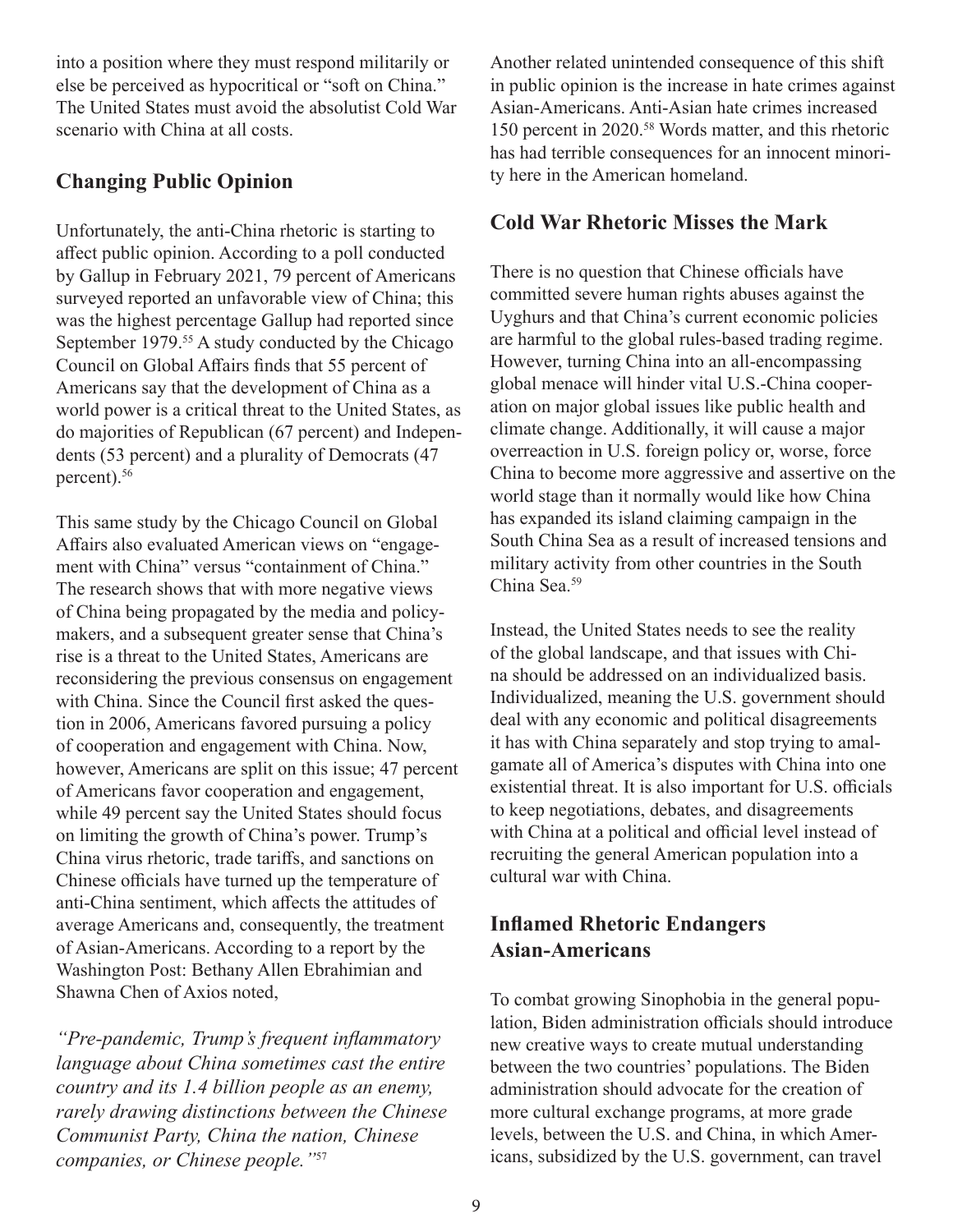to China, and see the country for themselves and young Chinese citizens, backed by China, can also do so vice-versa. This type of exposure may be what is needed to help dispel the pernicious stereotypes about the Chinese people and help distinguish between normal Chinese citizens and Chinese officials and the CCP. The Chinese people do not democratically choose their leaders, so they should not be villainized when their government has disagreements with the American government. The same way the Fulbright program and the Peace Corps are critical to U.S. foreign policy, a new program designed to humanize the Chinese in the eyes of Americans, through educational exchange, could prove quite useful in relaxing these increasing tensions. It is also up to everyday citizens and individuals in the foreign policymaking world to continue to make clear distinctions between the CCP, its officials, and the people of China.

#### **Conclusion**

The United States has had a long history with China, from the Boxer Rebellion to their brief conflict during the Korean War to the normalization of relations in 1978.60 However, it was permanently normalizing trade relations with China in 2000 that has had the most impact on current U.S. policies towards China.

With China growing economically and asserting itself on the world stage and the United States winding down its War on Terror and experiencing difficulties at home, paranoia about China's rise has begun to take hold in Washington. Policymakers in Washington have been taking an increasingly confrontational stance against China, and public opinion has swiftly followed this antagonism. The United States must take a moment to evaluate its military and economic policies in East-Asia and choose a more pragmatic and sustainable path forward. Continued American global engagement depends on keeping in mind what is in America's interests to stay competitive on the world stage; endless war and conflict should not be in that equation.

The foundations of soft power, diplomacy, and multilateralism are already here, and it is about time the United States use them to their fullest extent. As French President Emmanuel Macron said at the Atlantic Council: "the number-one priority in relations with the new U.S. administration" is clear: to boost "results-oriented multilateralism."<sup>61</sup> America's partners in Europe and East Asia are on board, so it is time for America to choose this pragmatic path forward to stay competitive with a rising China by prioritizing economic and civil prosperity at home while promoting military restraint and multilateralism abroad. Peaceful and prosperous co-existence with China is possible if America chooses the progressive path forward.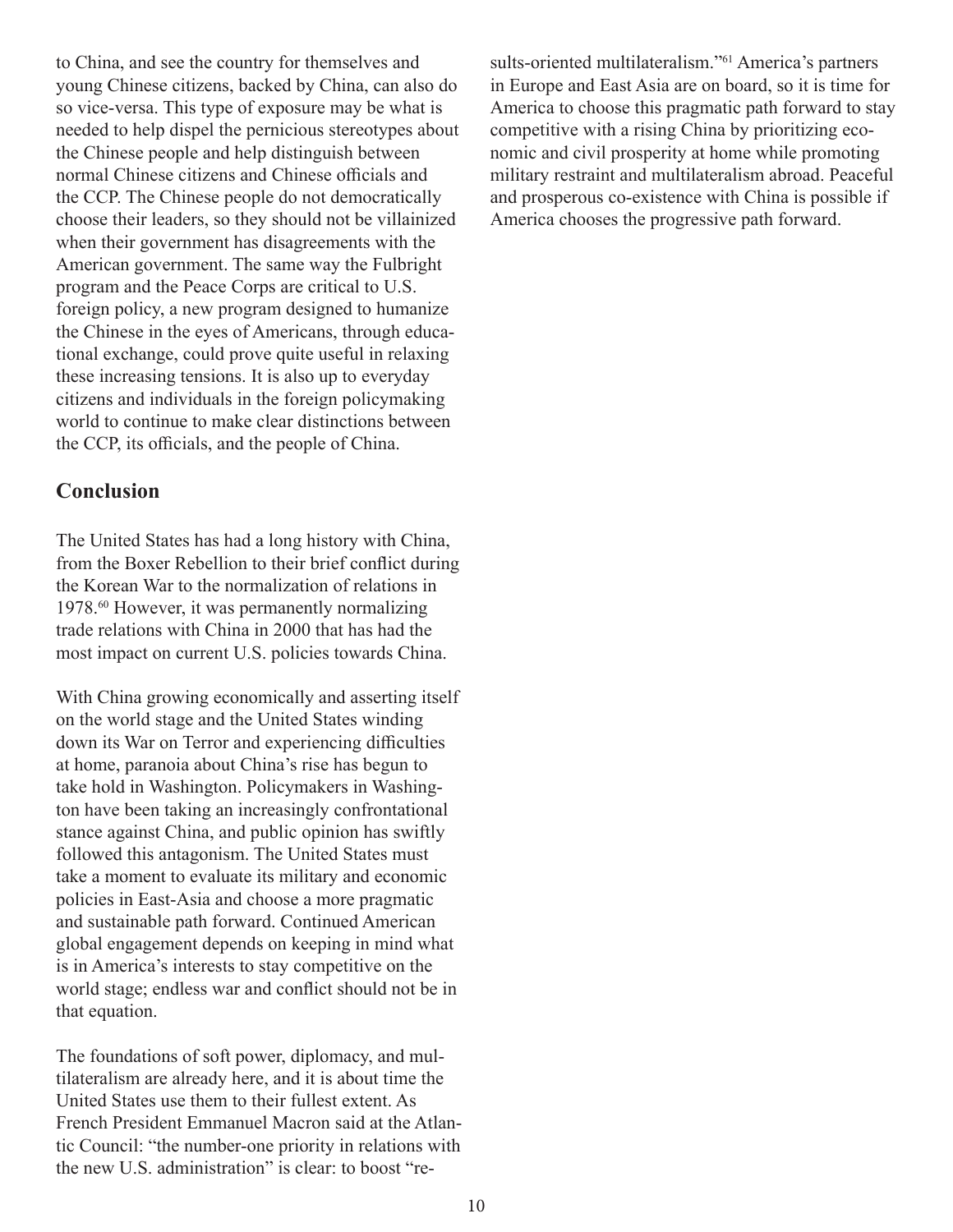#### Endnotes

1 Schnell, Mychael. "Biden's Trade Chief Says US Won't Be Lifting Tariffs on China," March 28, 2021. https://thehill.com/policy/international/global-trade-economy/545309-bidens-trade-chief-says-us-wont-be-lifting-tariffs.

2 Ibid.

3 Swaine, Michael D., Jessica J. Lee, Gordon Adams, Djavad Salehi-Isfahani, Rachel Esplin Odell, and Anatol Lieven. "Bleak Signs for US-China Restraint in Biden's Washington," March 13, 2021. https://responsiblestatecraft.org/2021/03/15/bleak-signs-for-us-china-restraint-in-bidens-washington/.

4 Ibid.

5 Young, Shalanda D. "The President's FY 2022 Discretionary Request." The White House. The United States Government, April 9, 2021. https://www.whitehouse.gov/omb/FY-2022-Discretionary-Request/.

6 O'Brien, Connor, and Andrew Desiderio. "Biden to Request \$715B for the Pentagon, Slight Increase from Last Year." POLITICO. POLITICO, April 9, 2021. https://www.politico.com/news/2021/04/08/biden-pentagon-budget-480476.

7 Young, Shalanda D. "The President's FY 2022 Discretionary Request." The White House. The United States Government, April 9, 2021. https://www.whitehouse.gov/omb/FY-2022-Discretionary-Request/.

8 https://www.cnbc.com/2020/03/03/americans-are-struggling-even-with-a-good-economyheres-why.html

9 Blinken, Antony J. "Secretary Antony J. Blinken With Norah O'Donnell on CBS 60 Minutes and 60MinutesOvertime.Com - United States Department of State." U.S. Department of State. U.S. Department of State, May 3, 2021. https://www.state.gov/secretary-antony-j-blinken-with-norah-odonnell-on-cbs-60-minutesand-60minutesovertime-com/.

10 Traub, James. "Biden's 'Foreign Policy for the Middle Class' Is a Revolution." Foreign Policy. Foreign Policy Magazine, March 17, 2021. https://foreignpolicy.com/2021/03/17/bidens-foreign-policy-middle-class-revolution/.

11 Project, National Priorities. "The Militarized Budget 2020." National Priorities Project. National Priorities Project, June 22, 2020. https://www.nationalpriorities.org/analysis/2020/militarized-budget-2020/.

12 Khanna, Ro. "Khanna Criticizes Biden for Proposing Pentagon Budget Larger Than Trump's." Congressman Ro Khanna. Congressman Ro Khanna, April 12, 2021. https://khanna.house.gov/media/in-the-news/khanna-criticizes-biden-proposing-pentagon-budget-larger-trumps.

13 Network, The Learning. "Oct. 25, 1971 | People's Republic of China In, Taiwan Out, at U.N." The New York Times. The New York Times, October 25, 2011. https://learning.blogs.nytimes.com/2011/10/25/oct-25- 1971-peoples-republic-of-china-in-taiwan-out-at-un/.

14 Thrall, A. Trevor, and Jordan Cohen A Ph.D. candidate at the Schar School and an emerging expert at the Forum on the Arms Trade. "Time to Rethink Arms Sales to Taiwan." Cato Institute. Cato Institute, January 22, 2021. https://www.cato.org/commentary/time-rethink-arms-sales-taiwan.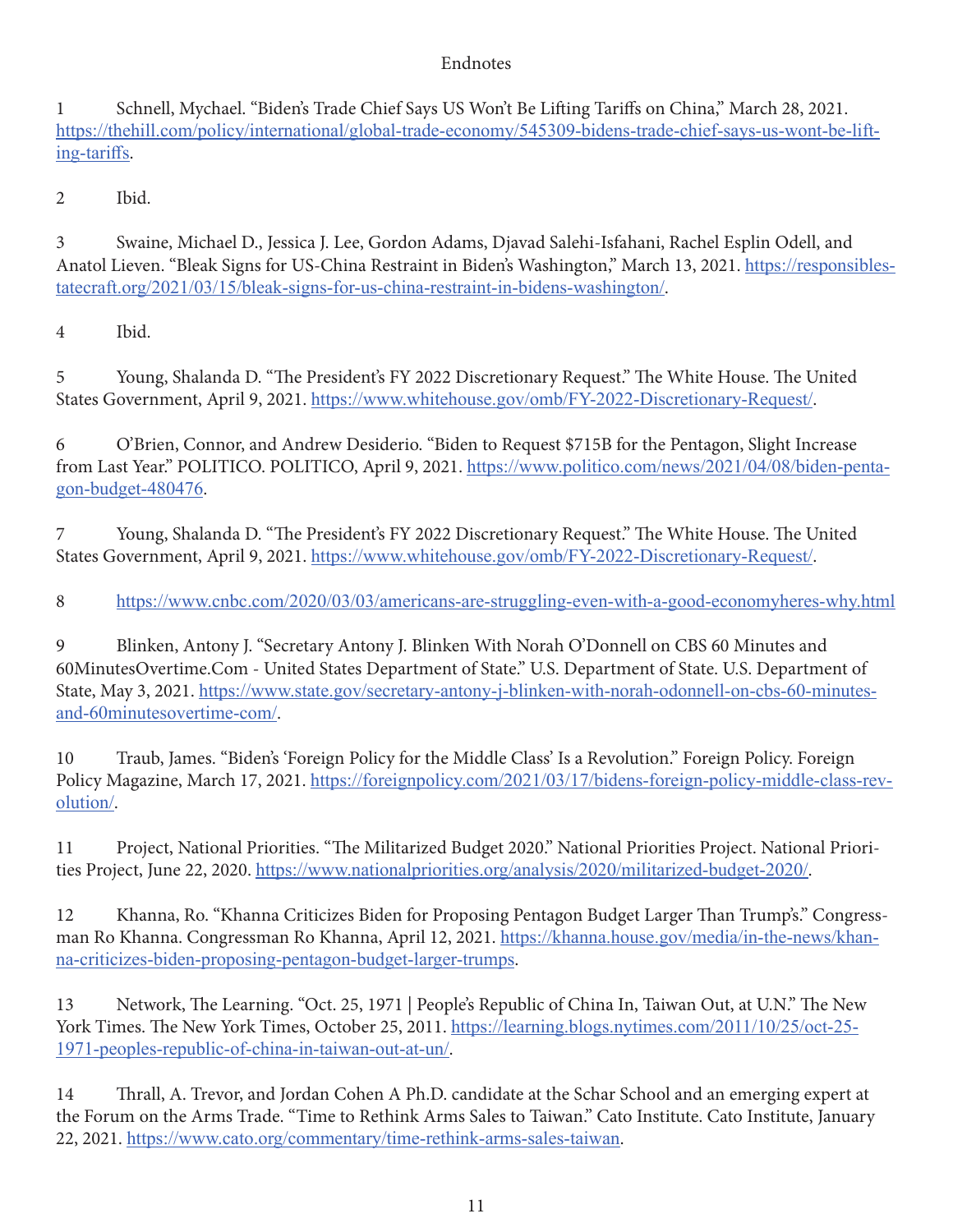15 Hille, K. (2021, May 05). US is misleading in its assessment of CHINA'S Taiwan Threat. Retrieved May 06, 2021, from https://www.ft.com/content/01eb9112-6363-451f-89d2-b90566d9f6dc

16 Ibid.

17 Ibid.

18 Hille, Kathrin. "US Is Misleading in Its Assessment of China's Taiwan Threat." Financial Times. Financial Times, May 5, 2021. https://www.ft.com/content/01eb9112-6363-451f-89d2-b90566d9f6dc.

19 Panda, Ankit. "How Much Trade Transits the South China Sea? Not \$5.3 Trillion a Year." The Diplomat. The Diplomat, August 7, 2017. https://thediplomat.com/2017/08/how-much-trade-transits-the-south-china-seanot-5-3-trillion-a-year/.

20 Browne, Ryan. "US Navy to Send Two Aircraft Carriers and Several Warships to South China Sea." CNN. Cable News Network, July 4, 2020. https://www.cnn.com/2020/07/03/politics/us-navy-south-china-sea/index. html.

21 Ibid.

22 Freund, Eleanor, and Andrew Facini. "Freedom of Navigation in the South China Sea: A Practical Guide." Belfer Center for Science and International Affairs. Harvard University, John F. Kennedy School of Government, June 2017. https://www.belfercenter.org/publication/freedom-navigation-south-china-sea-practical-guide.

23 Mastro, Oriana Skylar. "Military Confrontation in the South China Sea." Council on Foreign Relations. Council on Foreign Relations, May 21, 2020. https://www.cfr.org/report/military-confrontation-south-china-sea.

24 Ibid.

25 O'Connor, Tom. "U.S. Military Reveals Where It Challenged China during Record Operations Year." Newsweek. Newsweek, March 10, 2021. https://www.newsweek.com/us-reveals-where-challenged-china-recordyear-1575203.

26 Koshino, Yuka. "Q&A: How Much Do U.S. Military Bases in Japan and Korea Cost?" The Wall Street Journal. Dow Jones & Company, April 28, 2016. https://www.wsj.com/articles/q-a-how-much-do-u-s-militarybases-in-japan-and-korea-cost-1461822624.

27 Ibid.

28 Ibid.

29 Momoi, Yuri. "Threat of Chinese Sanctions Tests Japan's Resolve on Taiwan." Nikkei Asia. Nikkei Asia, April 21, 2021. https://asia.nikkei.com/Spotlight/Comment/Threat-of-Chinese-sanctions-tests-Japan-s-resolveon-Taiwan.

30 Diaz, Adriana, and Shuai Zhang. "Angered by U.S. Anti-Missile System, China Takes Economic Revenge." CBS News. CBS Interactive, June 22, 2017. https://www.cbsnews.com/news/china-retaliates-south-koreaus-thaad-missile-defense-lotte-and-k-pop/.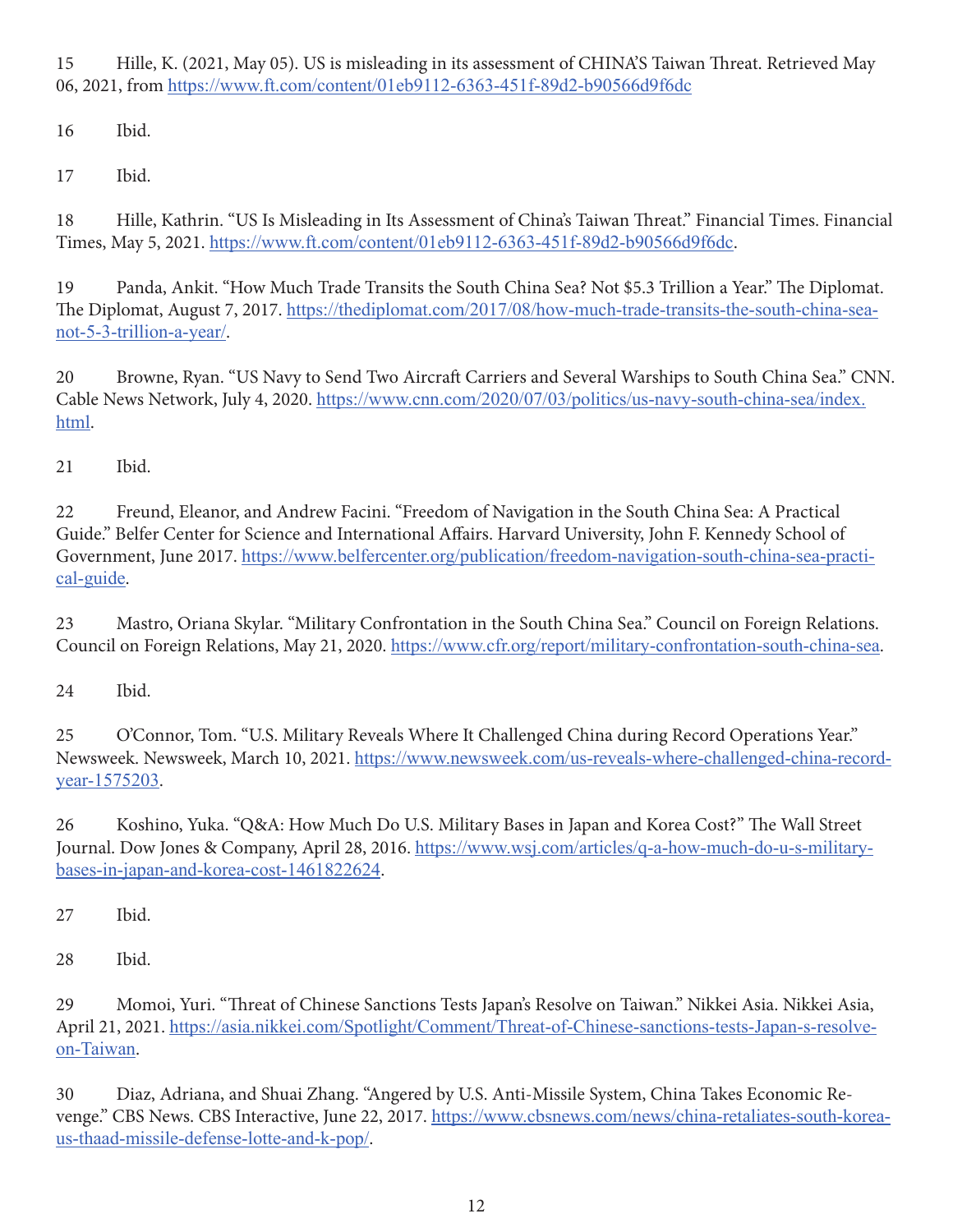31 Ibid.

32 Ibid.

33 Today, Japan. "The Benefits for Japan of a U.S. Military Withdrawal." Japan Today. Japan Today, January 6, 2017. https://japantoday.com/category/features/opinions/the-benefits-for-japan-of-a-u-s-military-withdrawal.

34 Bandow, Doug. "Even With Seoul Paying More, America Can't Afford to Defend South Korea." Foreign Policy. Foreign Policy, April 12, 2021. https://foreignpolicy.com/2021/04/12/us-south-korea-military-spendingsma/.

35 Press, The Associated. "President Clinton's Remarks on the Passage of the China Trade Bill." The New York Times. The New York Times, May 25, 2000. https://archive.nytimes.com/www.nytimes.com/library/world/ asia/052500clinton-trade-text.html.

36 Foreign Relations, Council on. "What Happened When China Joined the WTO?" Council on Foreign Relations. Council on Foreign Relations, n.d.. https://world101.cfr.org/global-era-issues/trade/what-happenedwhen-china-joined-wto.

37 Bank, World. "WORLD DEVELOPMENT INDICATORS." WDI - Home. The World Bank, 2021. https:// datatopics.worldbank.org/world-development-indicators/.

38 Foreign Relations, Council on. "What Happened When China Joined the WTO?" Council on Foreign Relations. Council on Foreign Relations, n.d.. https://world101.cfr.org/global-era-issues/trade/what-happenedwhen-china-joined-wto.

39 Section 7, Ibid.

40 Section 7, Ibid.

41 Sempa, Francis P. "The Case for Containing China." The Diplomat. The Diplomat, June 29, 2019. https:// thediplomat.com/2019/06/the-case-for-containing-china/.

42 Hass, Ryan, and Abraham Denmark. "More Pain than Gain: How the US-China Trade War Hurt America." The Brookings Institution. The Brookings Institution, August 25, 2020. https://www.brookings.edu/blog/ order-from-chaos/2020/08/07/more-pain-than-gain-how-the-us-china-trade-war-hurt-america/.

43 Kahata, Akinori. "Managing U.S.-China Technology Competition and Decoupling." Center for Strategic and International Studies. Center for Strategic and International Studies, April 28, 2021. https://www.csis.org/ blogs/technology-policy-blog/managing-us-china-technology-competition-and-decoupling.

44 Silberglitt, Richard, James T. Bartis, Brian G. Chow, David L. An, and Kyle Brady, Critical Materials: Present Danger to U.S. Manufacturing. Santa Monica, CA: RAND Corporation, 2013. https://www.rand.org/ pubs/research\_reports/RR133.html.

45 Kahata, Akinori. "Managing U.S.-China Technology Competition and Decoupling." Center for Strategic and International Studies. Center for Strategic and International Studies, April 28, 2021. https://www.csis.org/ blogs/technology-policy-blog/managing-us-china-technology-competition-and-decoupling.

46 Ibid.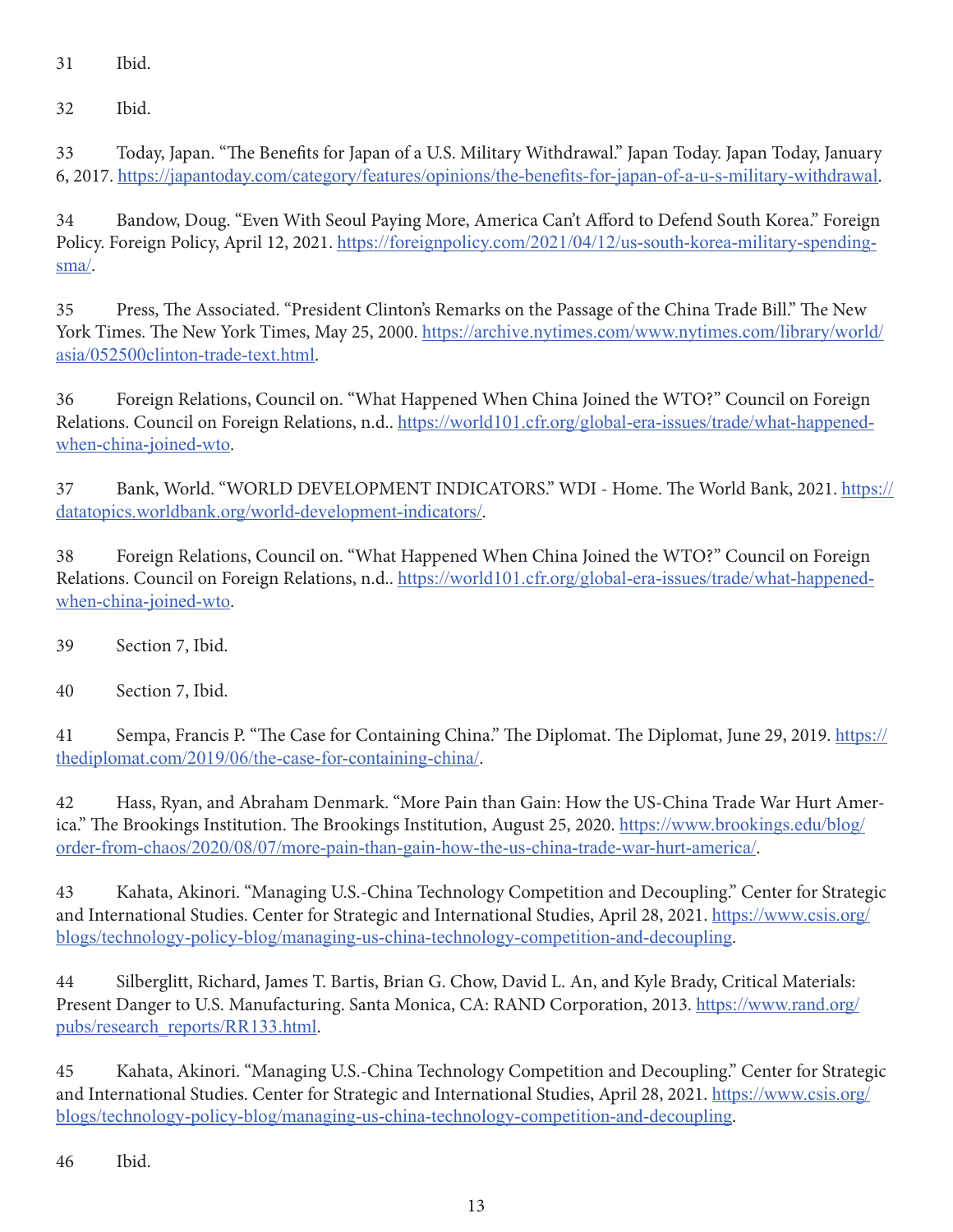47 Whalen, Jeanne. "Government Should Take Bigger Role in Promoting U.S. Technology or Risk Losing Ground to China, Commission Says." The Washington Post. WP Company, December 1, 2020. https://www. washingtonpost.com/technology/2020/12/01/us-policy-china-technology/.

48 Pown, Chad P., and Jennifer A. Hillman. "WTO'ing a Resolution to the China Subsidy Problem." Peterson Institute of International Economics. Peterson Institute of International Economics, October 22, 2019. https://www.piie.com/publications/working-papers/wtoing-resolution-china-subsidy-problem.

49 Ibid.

50 Meltzer, Joshua P., and Neena Shenai. "The US-China Economic Relationship: A Comprehensive Approach." Brookings. Brookings Institution, March 6, 2019. https://www.brookings.edu/research/the-us-china-economic-relationship-a-comprehensive-approach/.

51 Koty, Alexander C. "The Changing Landscape of China's Manufacturing Sector." China Briefing News. China Briefing News, April 15, 2016. https://www.china-briefing.com/news/the-changing-landscape-of-chinas-manufacturing-sector/.

52 Klumpp, James F. Rhetoric of the Cold War. University of Maryland, April 2015. https://terpconnect.umd. edu/~jklumpp/comm461/lectures/cold.html.

53 Library, LBJ. "An Evening With Fareed Zakaria." YouTube. The Lyndon B. Johnson Presidential Library, May 4, 2021. https://www.youtube.com/watch?v=74AG81Eyb1Q&ab\_channel=TheLBJLibraryTheLBJLibrary.

54 Cohen, Michael. "The Best and Worst Foreign Policy Presidents of the Past Century." The Atlantic. Atlantic Media Company, August 1, 2011. https://www.theatlantic.com/international/archive/2011/07/the-best-andworst-foreign-policy-presidents-of-the-past-century/242781/.

55 Bower, Eve. "Polls Say Americans Report Record Low Opinions of China. Are the Surveys Measuring Racism?" CNN. Cable News Network, March 26, 2021. https://www.cnn.com/2021/03/26/us/americans-polling-china-public-opinion/index.html.

56 Kafura, Craig, and Dina Smeltz. "Do Republicans and Democrats Want a Cold War with China?" Chicago Council on Global Affairs. The Chicago Council on Global Affairs, October 13, 2020. https://www.thechicagocouncil.org/research/public-opinion-survey/do-republicans-and-democrats-want-cold-war-china.

57 Tharoor, Ishaan. "The Link between Anti-China Sentiment in Washington and Anti-Asian Violence." The Washington Post. WP Company, March 24, 2021. https://www.washingtonpost.com/world/2021/03/24/anti-asian-violence-linked-anti-china-sentiment-washington/.

58 Yam, Kimmy. "Anti-Asian Hate Crimes Increased by Nearly 150% in 2020, Mostly in N.Y. and L.A., New Report Says." NBCNews.com. NBCUniversal News Group, March 9, 2021. https://www.nbcnews.com/news/ asian-america/anti-asian-hate-crimes-increased-nearly-150-2020-mostly-n-n1260264.

59 Mastro, Oriana Skylar. "Military Confrontation in the South China Sea." Council on Foreign Relations. Council on Foreign Relations, May 21, 2020. https://www.cfr.org/report/military-confrontation-south-china-sea.